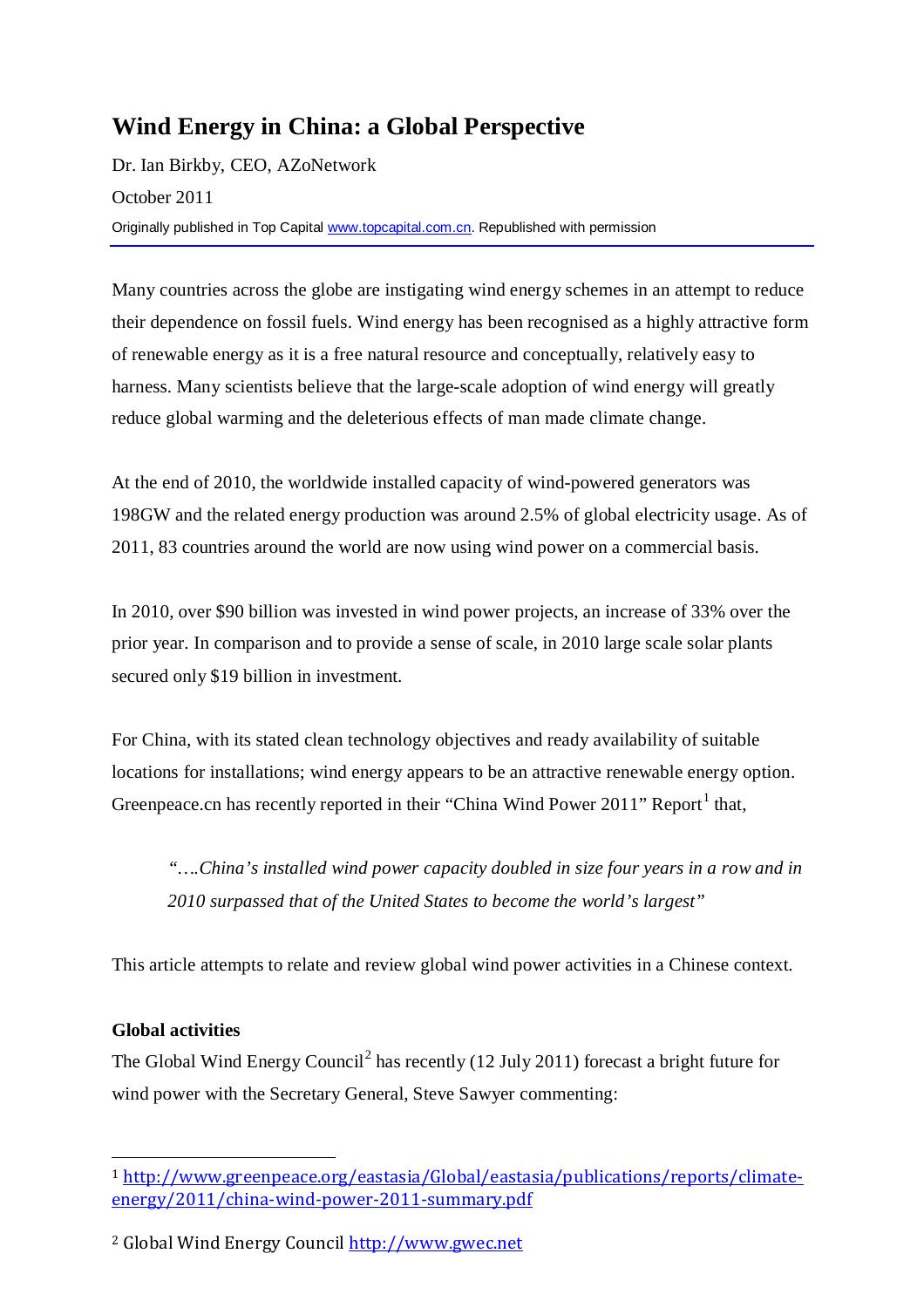*"Wind power continues to lead the renewable electricity sector, with more new capacity installed in 2010 than for any other technology. Equally important to note is that in 2010 for the first time, more wind power was added in developing countries and emerging markets than in the industrialised world."* 

According to the Chairman of the REN21 Global Status Report<sup>[3](#page-1-0)</sup>, Mohamed El-Ashry:

*"Today, more people than ever before derive energy from renewables as capacity continues to grow, prices continue to fall, and shares of global energy from renewable energy continue to increase."*

The report also stated in relation to wind power that:

*Globally, wind power added the most new capacity (followed by hydropower and solar PV), but for the first time ever, Europe added more PV than wind capacity.*

However, on a more salutary note, it should be noted that 2010 Global wind power capacity was only enough to meet an estimated 2.0-2.5% of global energy consumption.

The relative rankings of the key wind power generating countries are shown in the tables below:

<span id="page-1-0"></span> <sup>3</sup> Renewable Energy Policy Network for the 21st Century [http://www.ren21.net/REN21Activities/Publications/GlobalStatusReport/GSR2011/ta](http://www.ren21.net/REN21Activities/Publications/GlobalStatusReport/GSR2011/tabid/56142/Default.aspx) [bid/56142/Default.aspx](http://www.ren21.net/REN21Activities/Publications/GlobalStatusReport/GSR2011/tabid/56142/Default.aspx)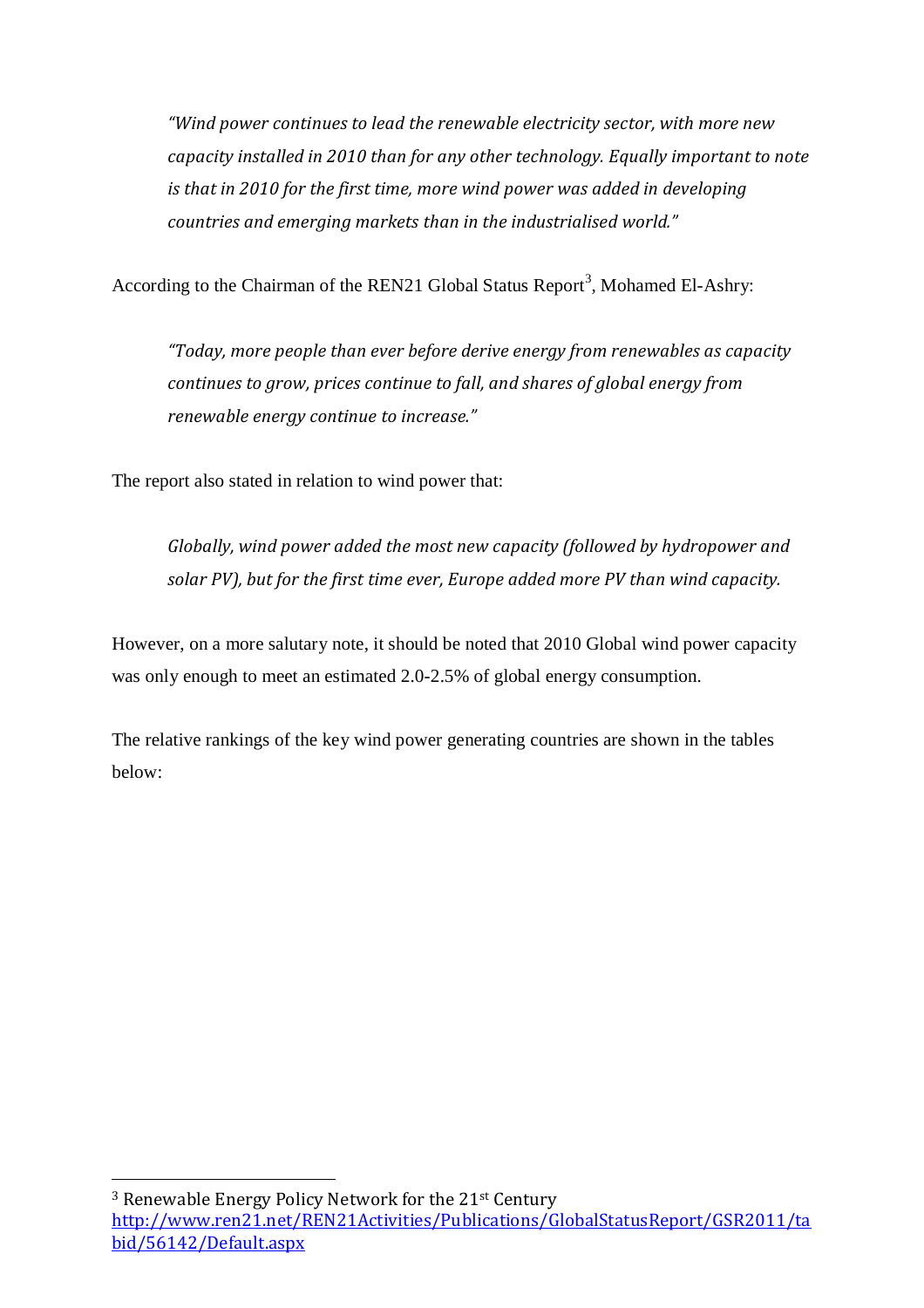| Table R2. Added and Existing Wind Power, Top 10 Countries, 2010 |                                          |                           |         |                                          |
|-----------------------------------------------------------------|------------------------------------------|---------------------------|---------|------------------------------------------|
| <b>Country</b>                                                  | <b>Cumulative at</b><br>end of 2009 (GW) | <b>Added in 2010 (GW)</b> |         | <b>Cumulative at</b><br>end of 2010 (GW) |
| China <sup>1</sup>                                              | 17/25.8                                  | ٠                         | 14/18.9 | 31/44.7                                  |
| <b>United States</b>                                            | 35.1                                     | ÷                         | 5.1     | 40.2                                     |
| Germany                                                         | 25.7                                     | ۰                         | 1.5     | 27.2                                     |
| Spain                                                           | 18.9                                     | ÷                         | 1.8     | 20.7                                     |
| India                                                           | 10.9                                     | ٠                         | 2.3     | 13.2                                     |
| Italy                                                           | 4.8                                      | ÷                         | 0.9     | 5.8                                      |
| France                                                          | 4.6                                      | ÷                         | 1.1     | 5.7                                      |
| <b>United Kingdom</b>                                           | 4.4                                      | ÷                         | 0.9     | 5.3                                      |
| Canada                                                          | 3.3                                      | ٠                         | 0.7     | 4.0                                      |
| <b>Denmark</b>                                                  | 3.5                                      | ÷                         | 0.3     | 3.8                                      |
| <b>World Total</b>                                              | 159                                      | ٠                         | 39      | 198                                      |

#### Source: REN21 Global Status Report

1 For China, the lower figure is the amount classified as operational by the end of 2010; the higher is the total installed capacity.



Source: REN21 Report 2011 Page 20

#### **Europe**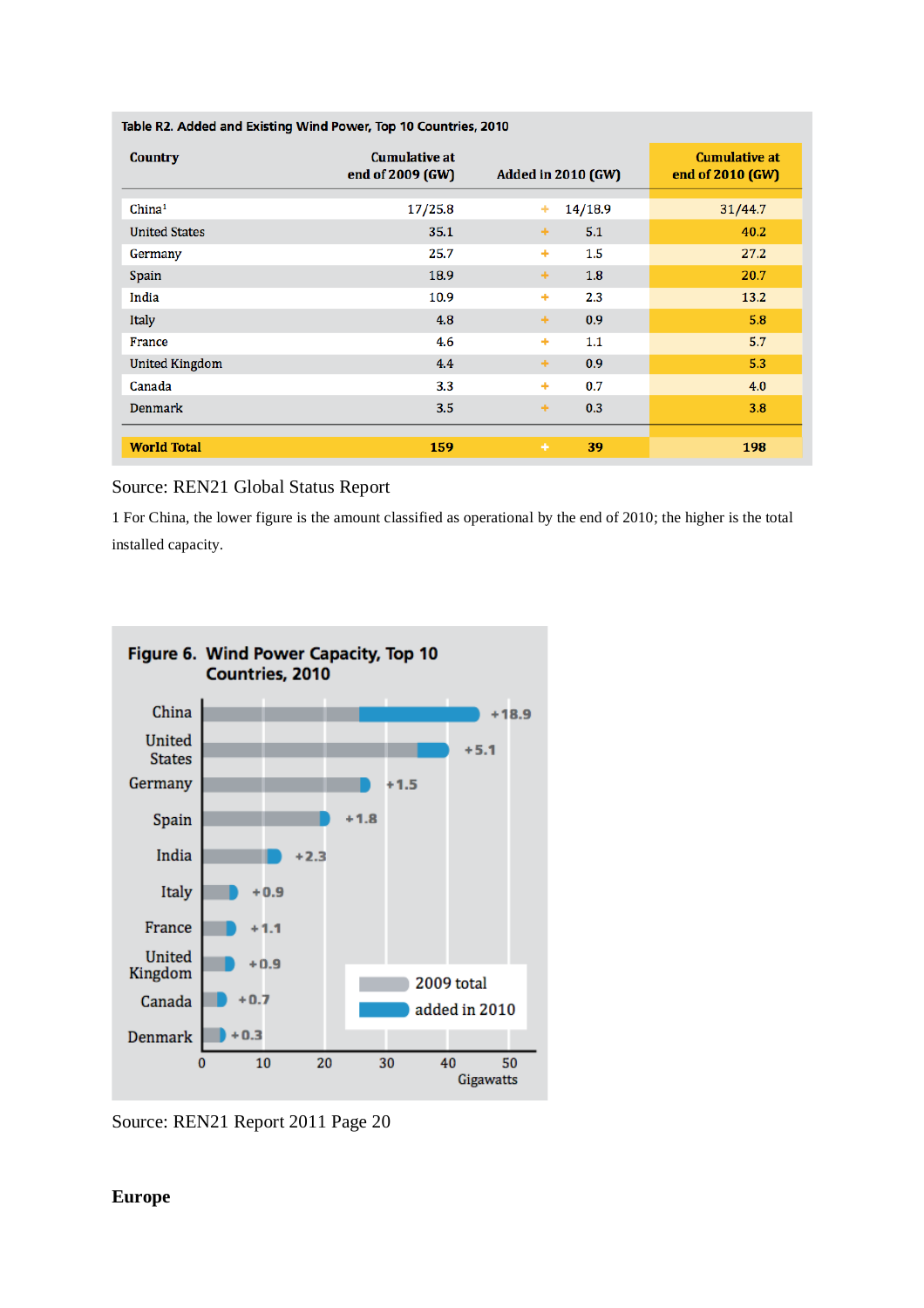In Europe, the National Renewable Energy Directive<sup>[4](#page-3-0)</sup> sets a target of a 20% share of energy from renewable sources by 2020. It is this Directive and accompanying long term objectives which are underpinning the installation of wind power resources.

Research and development is being carried out into all aspects of the industry as it attempts to emerge as the main source of renewable energy throughout Europe.

The European Wind Energy Association (EWEA)<sup>[5](#page-3-1)</sup> stated in a press release dated 2 August 2011 that they have confirmed the following wind power electricity production figures and their forecast scenarios for 2020 and 2030:

*Electricity production from wind power is expected to increase from 182 Terawatt hours (TWh) or 5.5% of the total EU demand in 2010, to 581 TWh or 15.7% of the total demand in 2020.* 

*By 2020 the electricity production from wind energy will be equivalent to the total electricity consumption of all households in France, Germany, Poland, Spain and the United Kingdom together.*

*By 2030 1,154 TWh (28% of total demand) would be produced by wind power, more than the EU's predicted 241 million private households are expected to consume in 2030. Today, wind power produces electricity equivalent to the consumption of 50 million average EU households[6.](#page-3-2)*

Currently, the total installed capacity within the EU is 84.3 GW.

The Spanish Wind Power Association (AEE)<sup>[7](#page-3-3)</sup> stated on 27 April 2011, that Spain in 2010 became the number one country in Europe for electricity generation using wind power<sup>[8](#page-3-4)</sup>, overtaking Germany by generating 44 TWh of power as opposed to the German output of 36TWh.

<sup>&</sup>lt;sup>4</sup> <u>[http://ec.europa.eu/energy/renewables/targets\\_en.htm](http://ec.europa.eu/energy/renewables/targets_en.htm)</u>

<span id="page-3-1"></span><span id="page-3-0"></span><sup>5</sup> The European Wind Energy Association (EWEA)<http://www.ewea.org/>

<span id="page-3-2"></span><sup>6</sup> According to the EC PRIMES model, an average EU household's consumption is 3.76 MWh in 2010.

<span id="page-3-3"></span><sup>7</sup> Asociacion Empresarial Eolica (AEE)<http://www.aeeolica.org/>

<span id="page-3-4"></span><sup>8</sup> Barometer EurObservER<http://www.eurobserv-er.org/>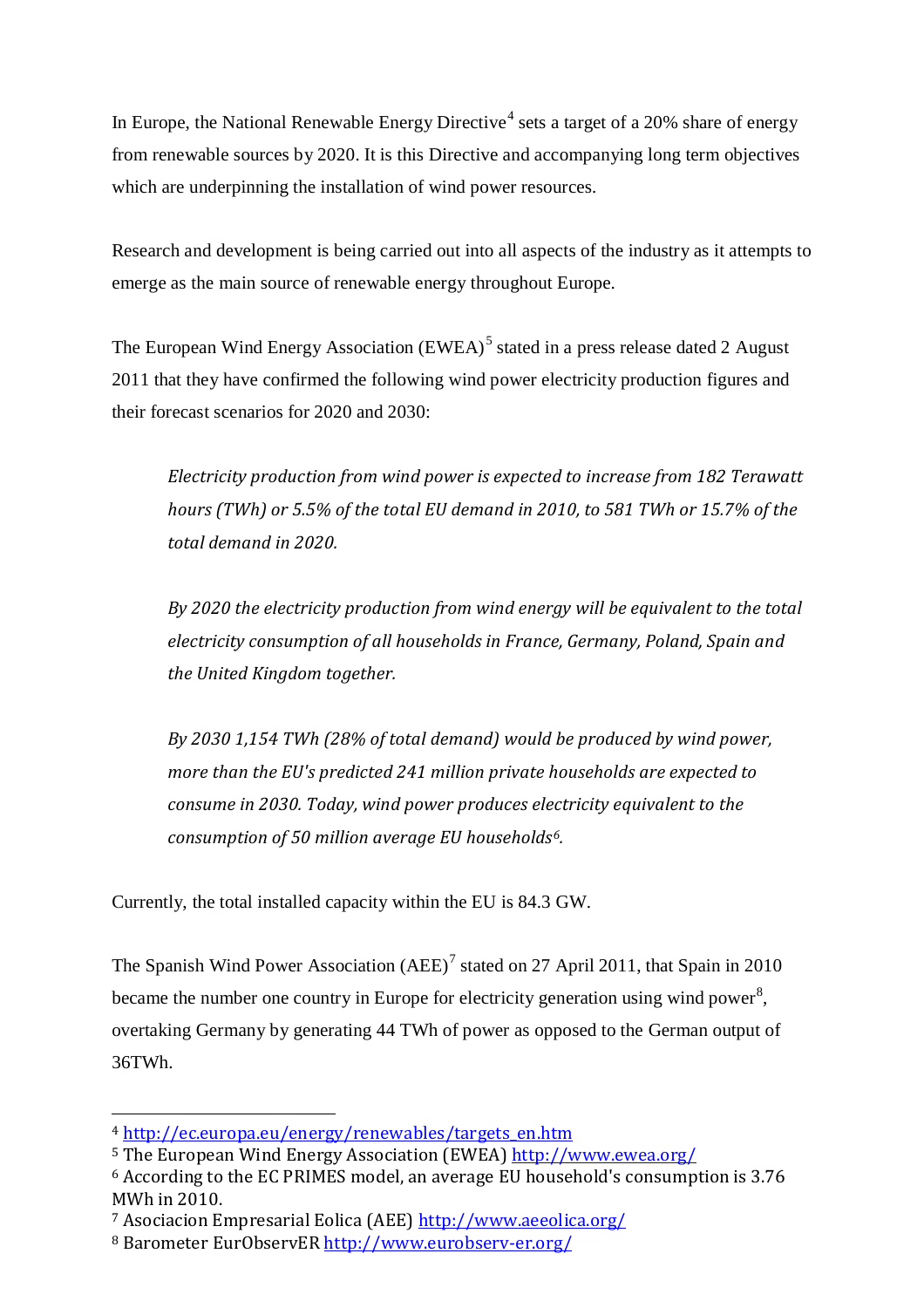However, Germany is still the European leader in terms of installed capacity with a total of 27GW as opposed the Spanish capacity of 21 GW. To keep these figures it perspective it is also important to consider the relative amounts of overall electricity demand covered by wind power: in 2010 in Spain it was 16.4% whilst in Germany it was 6.2%.

Major factors that led to these relative utilisation numbers were:

- (i) The relatively high wind levels in Spain in 2010;
- (ii) A greater number of modern wind turbines in Spain; and
- (iii) According to AEE, better integration of wind farms into the Spanish electricity grid.

In terms of feed in tariff, new German wind farms received 92 Euros per MWh, compared to the average of 77 Euros received by Spanish wind farm operators.

### **USA Wind Power Activities**

The USA added just over 5 GW of wind generation capacity in 2010 bring their total wind power capacity to 40.2GW a 15% increase over 2009. Wind power now accounts for 2.3% of electricity generation, up from 1.8% in 2009. This represents sufficient power to supply the needs of 10 million US homes.

The majority of wind generation in the USA is based in Texas with over 25% of installed capacity. Out of the remaining 38 states with wind energy, 14 had wind energy installations greater than 1 GW.

Within the USA, one of the key issues for policy makers is to take into account the current economic climate and relatively low growth rates and to also focus wind energy activities on job creation. It was recently reported at the Windpower 2011 event<sup>[9](#page-4-0)</sup> that:

*Wind power's vast supply chain, which produces the 8,000 components making up a typical wind turbine, continues to grow deeper roots here in the U.S.A.. Today the industry employs 75,000 people, and over 400 wind-related manufacturing plants dot the map in 43 states, from California where the industry began 30 years ago,* 

<span id="page-4-0"></span> <sup>9</sup> WindPower Expo<http://www.windpowerexpo.org/>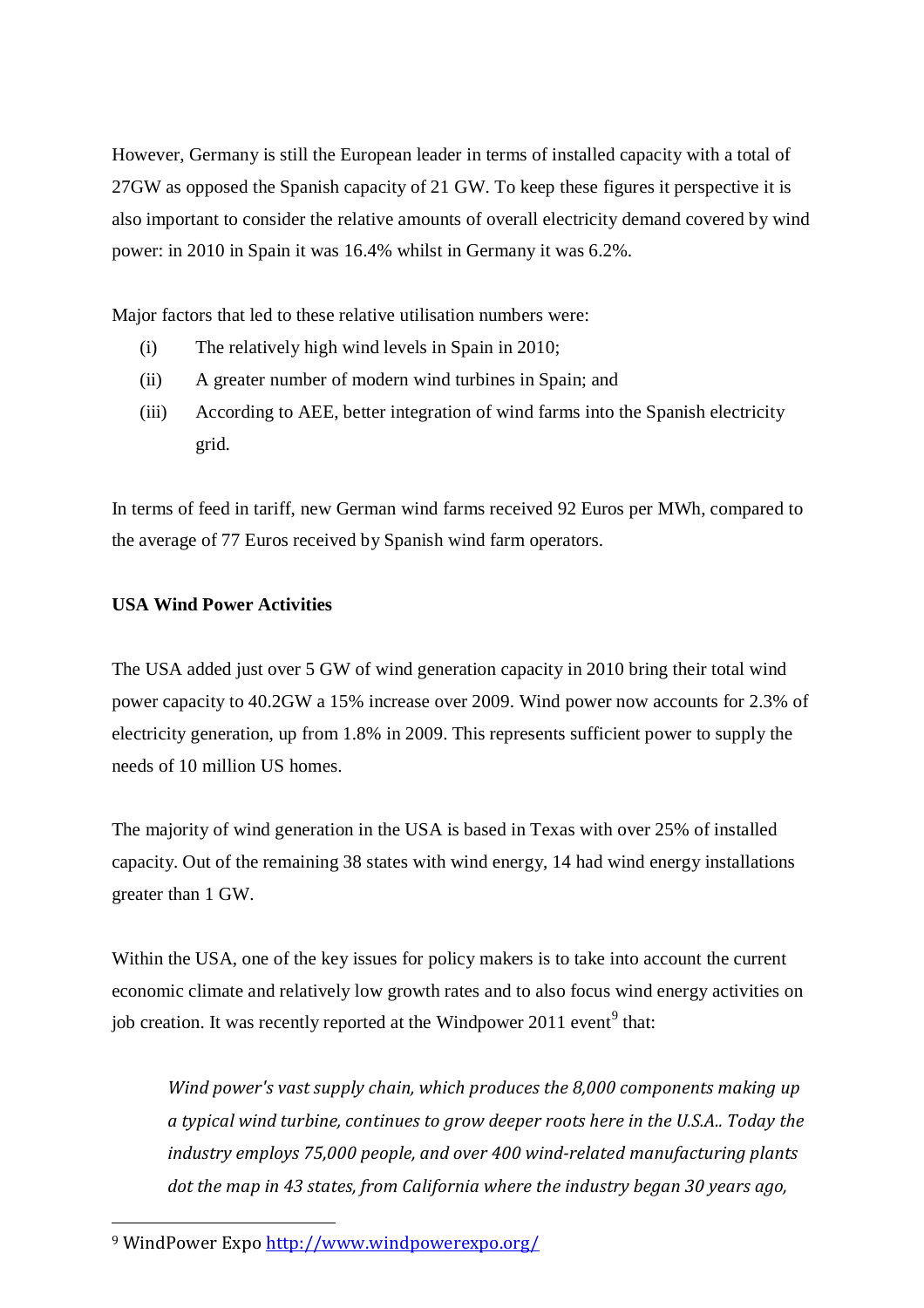*through the Midwest which now leads wind development, to the Southeast even though its first wind farm is still on the drawing board.*

It was further stated that:

*Overall, America is ahead of schedule to make 20 percent of its electricity from wind by 2030, the goal identified during the Bush administration.*

Offshore wind generation is also a key priority for the USA. In February 2011, Secretary of the Interior, Ken Salazar, and Secretary of Energy, Steven Chu, presented the *National Offshore Wind Strategy: Creating an Offshore Wind Industry in the United States*.

The goal of this plan is the deployment of 10 GW of offshore wind capacity by 2020 and 54 GW by 2030. They also announced \$50.5 million in funding opportunities for projects that support offshore wind energy deployment.

A recent letter from a coalition of 24 state governors to the President has also called for more long term support and certainty for the wind industry, particularly in relation to the wind energy tax credits that expire in 2012.

### **China**

A report in the UK Newspaper, The Guardian<sup>[10](#page-5-0)</sup>, quoted a forecast published in the journal Science<sup>[11](#page-5-1)</sup> that China could cut its  $CO_2$  emissions by 30% in the next two decades if it uses wind power to meet its growing energy demands.

The article also stated:

*Using meteorological data to assess the potential for wind power in China, (the world's largest emitter of CO*2*) the researchers also suggested that wind could theoretically supply all of the country's energy.* 

Lead author of the study, Michael McElroy, a professor of environmental studies at Harvard's School of Engineering and Applied Sciences said,

<span id="page-5-0"></span> <sup>10</sup> Guardian.co.uk 11th September 2009

<span id="page-5-1"></span><sup>11</sup> [www.sciencemag.org/content/325/5946/1378.short](http://www.sciencemag.org/content/325/5946/1378.short)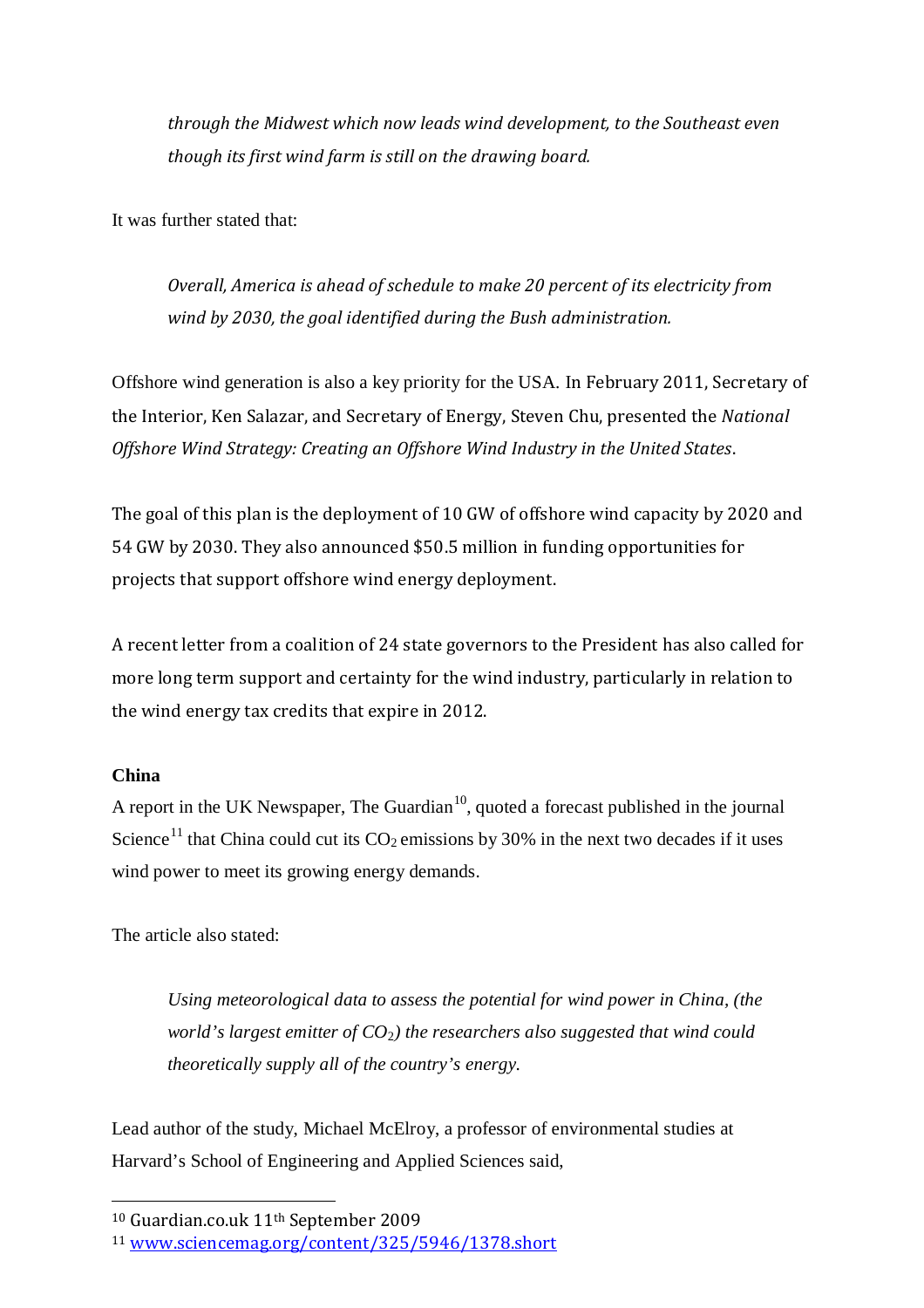*"the world is struggling with the question of how do you make the switch from carbon-rich fuels to something carbon-free…the real question for the globe is: what alternatives does China have?"*

On the basis of the evidence above there should be little surprise in noting that in 2010 50% of the global increase in wind power capacity came from China. China added 18.9 GW of new capacity which equates to an increase of 37% over the amount added in 2009.

This additional capacity resulted in China becoming the global leader in wind power with a total capacity of 44.7 GW.

China's installed capacity was distributed predominantly in the following provinces:

- Inner Mongolia > 30%
- Gansu 10%
- $\bullet$  Hebel 10%
- Liaoning 9%

Examples of more local installations provide further insight to the renewable revolution that is taking place within China.

According to the Xinhua $^{12}$  $^{12}$  $^{12}$  news agency;

*….a city on the ancient Silk Road in China intends to develop solar and wind energy to drive the local economy and protect the vulnerable environment characterised by its desert-threatened oases.* 

*At the start of July (2011), the National Energy Administration (NEA) voiced its support for Dunhuang in the northwest Gansu Province to build itself into the country's first nation-level pilot city of new energy development. According to the city's development plan, the electric power generated by solar and wind energy in Dunhuang is expected to equal that produced by 2.2 million tonnes of coal by 2015.* 

<span id="page-6-0"></span> <sup>12</sup> [http://news.xinhuanet.com/english2010/indepth/2011-07/31/c\\_131020720.htm](http://news.xinhuanet.com/english2010/indepth/2011-07/31/c_131020720.htm)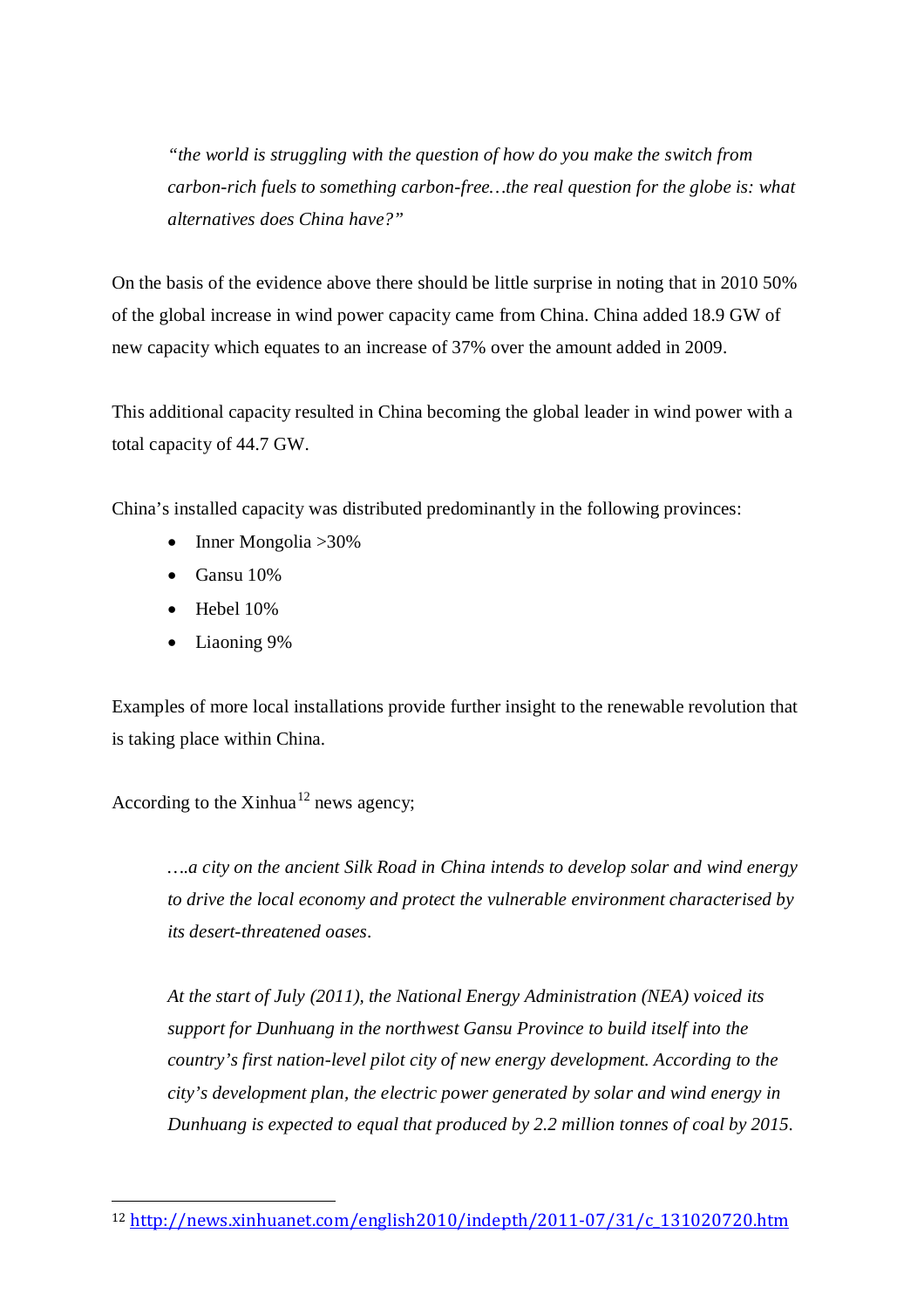*The amount of power will be nearly three times as much as the city's energy consumption by then.* 

*The local government hopes the new energy industry will drive the local economy, which currently relies on the water-consuming agriculture sector.* 

Finally before leaving this review of the current status of wind power within China it is worth noting that wind power is also the second largest employer in the renewable power sector with over 630,000 jobs worldwide, 150,000 of them in China.

### **Industry Trends**

As would be anticipated from the growth in installed wind power capacity, manufacturing capacity increased. The development of new projects was however subject to 'headwinds' in relation to the relatively low level of natural gas costs and the knock on effect with regards to the economic modelling of the viability of new projects.

However, within China, the strong government support, which compared to western governments, is also relatively long term and not determined by 3-5 year election cycles, ensured that companies such as Sinovel, Goldwind, Dongfang and United Power recorded strong growth thanks to the supportive regulatory and political environment.



The major global players in the industry are summarised in the chart below:

Source Source: REN21 Report 2011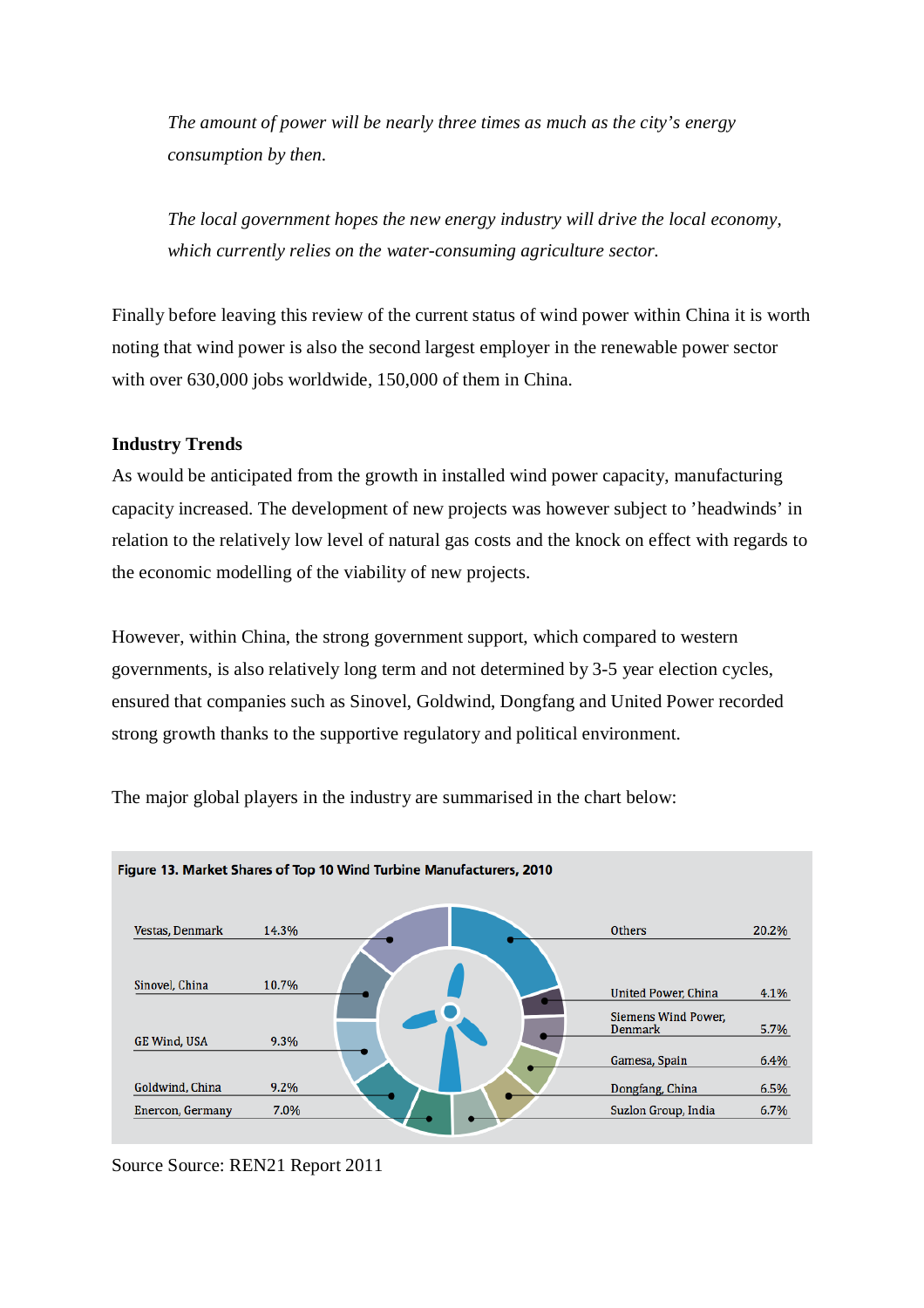There are currently over 100 companies involved in the wind turbine sector in China and the government has indicated it wishes to see a rationalisation and reduction in the numbers. The major players within the sector are all state owned enterprises.

Within Europe the major industry trend is centred around offshore developments where the environmental concerns and 'Nimbyism' – 'Not in My Back Yard Syndrome' can be avoided.

The largest installation in Europe in 2010 was the RePower  $6MW^{13}$  $6MW^{13}$  $6MW^{13}$  offshore unit located in the Thornton Bank project off the coast of Belgium.

In the USA 14 new turbine manufacturing plants were established in 2010.

On a global basis the most common turbine size was 1.6MW, up from 1.4 MW in 2009. In individual countries the preferred sizes were as follows; UK 2.5MW, China 1.4MW and 1.2MW in India.

# **Health issues**

Experts are divided about the impact of the giant wind turbines on health. Concerns include sleep deprivation from the noise of the turbines and the potential effect of low-frequency noise, known as infrasound.

However in a recent report, the National Health and Medical Research Council<sup>[14](#page-8-1)</sup> in Australia stated that,

*"there was no published scientific evidence to positively link wind turbines with health effects"*

The potential negative health effects of wind turbines does not appear at the moment to be an issue that will slow the development and installation on a global basis, although in some countries such as Australia it is being raised by politicians as an issue to be addressed with further research.

<span id="page-8-0"></span> <sup>13</sup> <http://www.repower.de/wind-power-solutions/wind-turbines/6m/> 14

<span id="page-8-1"></span>[http://www.nhmrc.gov.au/\\_files\\_nhmrc/publications/attachments/new0048\\_public\\_st](http://www.nhmrc.gov.au/_files_nhmrc/publications/attachments/new0048_public_statement_wind_turbines_and_health.pdf) atement wind turbines and health.pdf